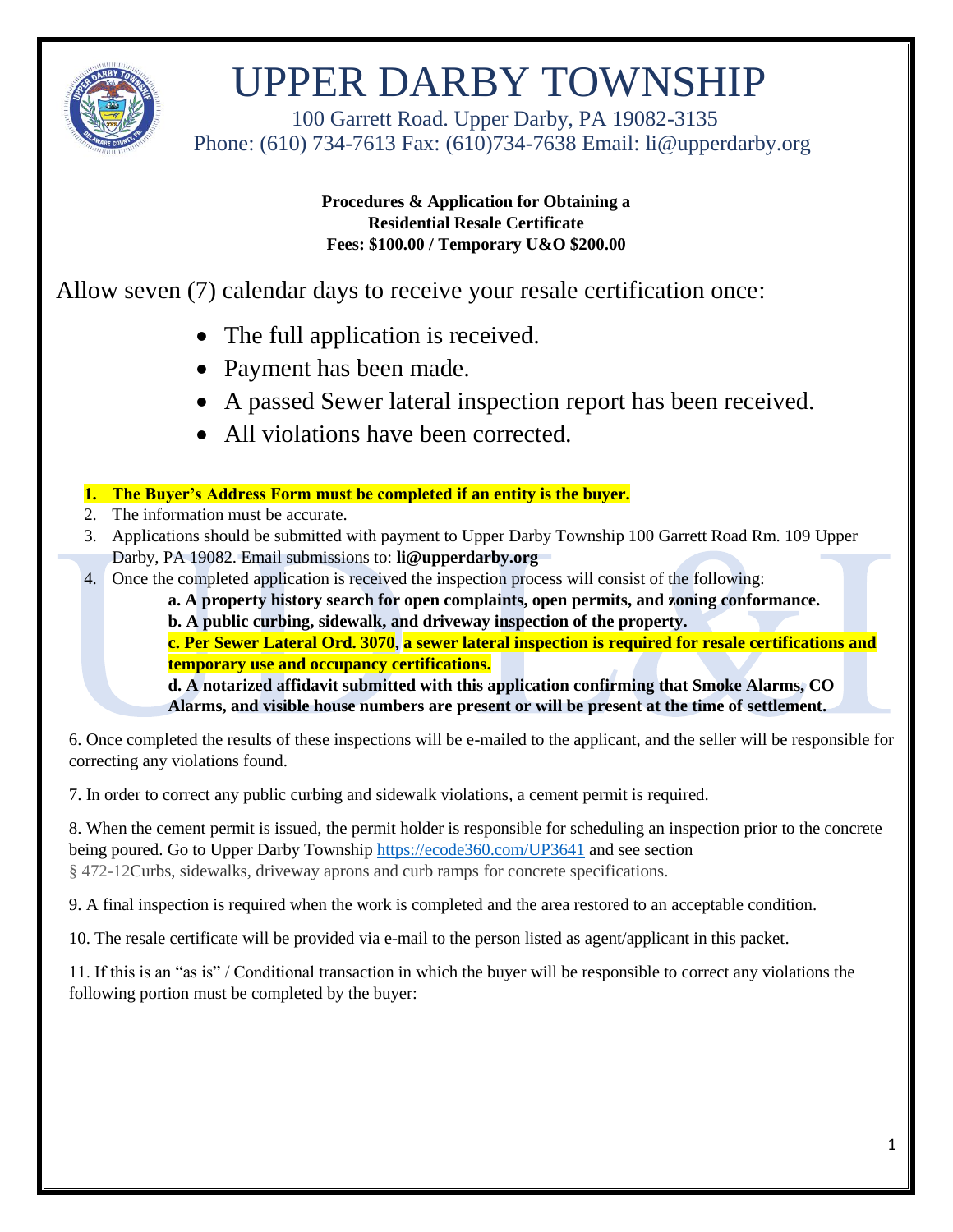

 100 Garrett Road. Upper Darby, PA 19082-3135 Phone: (610) 734-7613 Fax: (610)734-7638 Email: li@upperdarby.org

#### **Buyer Acceptance Form**

- This form must be completed and signed by the buyer in the event the seller does not make repairs.
- Temporary use and occupancy permit will be issued once this form is completed and signed by the buyer.
- The buyer has up to 1 (one) year to correct the violations.
- **Life safety issues must be corrected immediately.**

#### Failure to Correct Violation

- The buyer will be issued fines and court cost for failure to correct violations upon expiration of the 1 (one) year.
- The temporary use and occupancy will be revoked if all violation have not been corrected.

| Buyer's Full Name                   |                                                                                                                                                                                                                                                                                                                                                                         |
|-------------------------------------|-------------------------------------------------------------------------------------------------------------------------------------------------------------------------------------------------------------------------------------------------------------------------------------------------------------------------------------------------------------------------|
| <b>Address Being Purchased</b>      |                                                                                                                                                                                                                                                                                                                                                                         |
| <b>Buyer's Home Address</b>         |                                                                                                                                                                                                                                                                                                                                                                         |
| City                                | State & Zip                                                                                                                                                                                                                                                                                                                                                             |
|                                     |                                                                                                                                                                                                                                                                                                                                                                         |
| $\mathbf I$<br>(Print buyer's name) | accept responsibility to correct all outstanding violations                                                                                                                                                                                                                                                                                                             |
|                                     | that are not corrected by the seller subsequent to this real estate transaction including the responsibility for obtaining the<br>necessary permits and inspections. I understand that should I fail to correct these violations within 12 months of the resale<br>certificate being issued that I am potentially subject to charges and fines under PA ACT 34 of 2015. |
| Buyer's Signature                   | Date                                                                                                                                                                                                                                                                                                                                                                    |
|                                     | In the case of an "as is" transaction the resale certificate will be sent electronically to all parties along with the violations<br>sheet, and the buyer will assume responsibility for completing items 6-8 above.                                                                                                                                                    |
|                                     |                                                                                                                                                                                                                                                                                                                                                                         |
|                                     |                                                                                                                                                                                                                                                                                                                                                                         |
|                                     |                                                                                                                                                                                                                                                                                                                                                                         |
|                                     |                                                                                                                                                                                                                                                                                                                                                                         |
|                                     |                                                                                                                                                                                                                                                                                                                                                                         |
|                                     |                                                                                                                                                                                                                                                                                                                                                                         |
|                                     |                                                                                                                                                                                                                                                                                                                                                                         |
|                                     |                                                                                                                                                                                                                                                                                                                                                                         |
|                                     | 2                                                                                                                                                                                                                                                                                                                                                                       |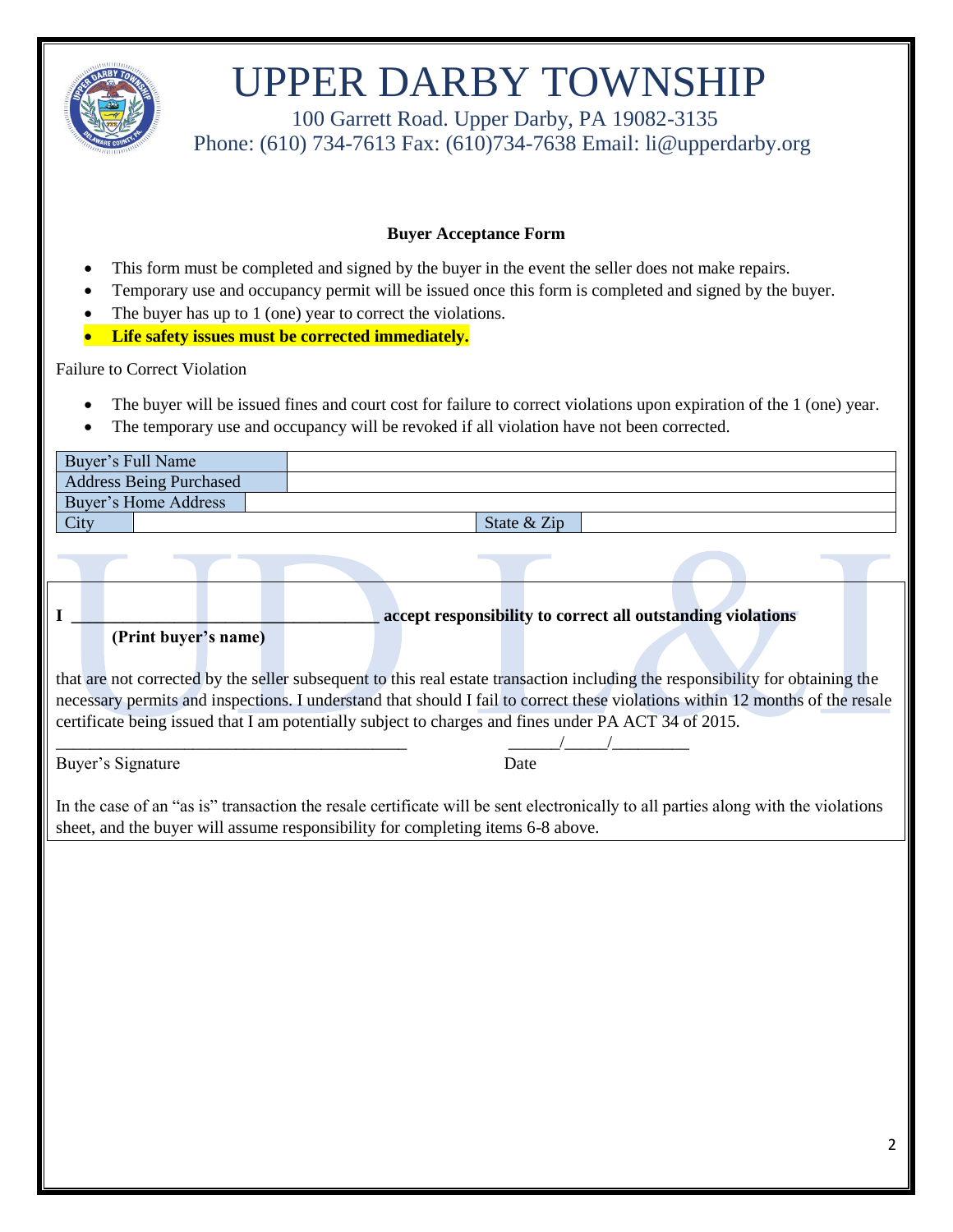

 100 Garrett Road. Upper Darby, PA 19082-3135 Phone: (610) 734-7613 Fax: (610)734-7638 Email: li@upperdarby.org

#### **The following transactions are exempt from obtaining a resale certificate**:

- A. Pursuant to court order, including, but not limited to, transfers ordered by a probate court in the administration of an estate, transfers pursuant to a writ of execution, transfers by a trustee in bankruptcy, transfers by eminent domain and condemnation and transfers resulting from a decree for specific performance.
- B. To a mortgagee by a mortgagor or successor in interest who is in default; to a beneficiary of a deed of trust by a trustee or successor in interest who is in default; by any foreclosure sale after default in an obligation secured by a mortgage; by a sale under a power of sale or any foreclosure sale under a decree of foreclosure after default in an obligation secured by a deed of trust or secured by any other instrument containing a power of sale; or by a mortgagee or a beneficiary under a deed of trust who has acquired the real property at a sale conducted pursuant to a power of sale under a mortgage or deed of trust or a sale pursuant to a decree of foreclosure or who has acquired the real property by a deed in lieu of foreclosure.
- C. From one co-owner to one or more other co-owners.
- D. Made to a spouse or to a person or persons in the lineal line of consanguinity of one or more of the transferors.
- E. Between spouses resulting from a decree of dissolution of marriage or a decree of legal separation or from a property settlement agreement incidental to the decree.
- F. By a corporation, partnership or other association to its shareholders, partners or other equity owners in connection with the liquidation of the corporation, partnership or other association. A HOME RULE COMMUNITY [www.upperdarby.org](http://www.upperdarby.org/)
- G. Of a property to be converted by the buyer into a use other that residential use or to be demolished.
- H. Of unimproved real property.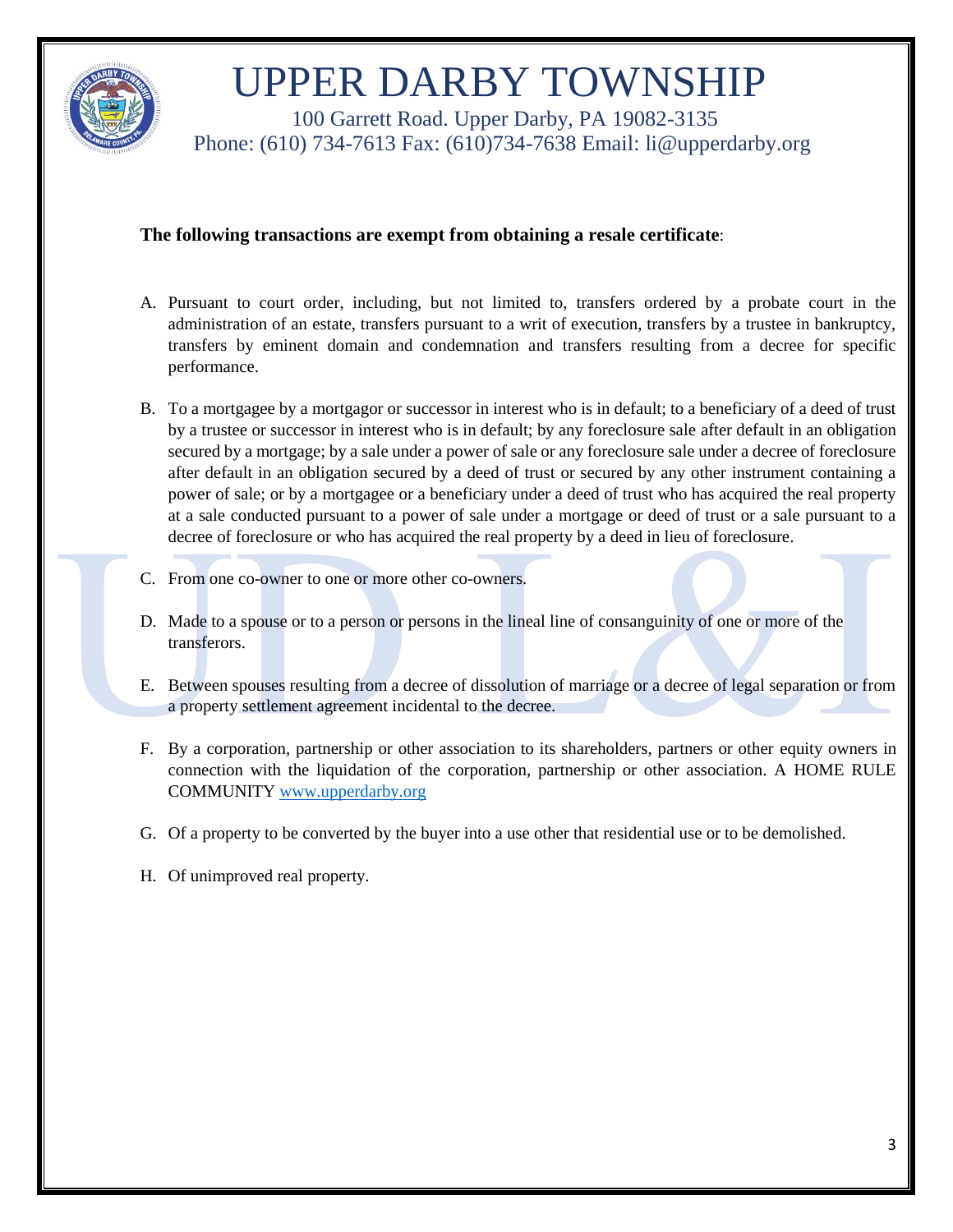

100 Garrett Road. Upper Darby, PA 19082-3135 **Phone:** (610) 734-7613 Fax: (610) 734-7638 Email: li@upperdarby.org

| <b>Address of Property</b><br><b>Being Sold</b>     |  |                                                                                 |
|-----------------------------------------------------|--|---------------------------------------------------------------------------------|
| <b>Settlement Date</b>                              |  | <b>Payment Amount &amp;</b><br><b>Check Number</b>                              |
| <b>Primary Contact Information</b>                  |  |                                                                                 |
| Company                                             |  |                                                                                 |
| <b>Name</b>                                         |  |                                                                                 |
| <b>Address</b>                                      |  |                                                                                 |
| <b>Phone</b>                                        |  |                                                                                 |
| Fax                                                 |  |                                                                                 |
| E-Mail                                              |  |                                                                                 |
| <b>Seller's Information</b>                         |  |                                                                                 |
| <b>Name</b>                                         |  |                                                                                 |
| <b>Address</b>                                      |  |                                                                                 |
| <b>Phone</b>                                        |  |                                                                                 |
| E-Mail                                              |  |                                                                                 |
| <b>Buyer's Information</b>                          |  |                                                                                 |
| <b>Name</b>                                         |  |                                                                                 |
| <b>Address (Po Box is</b><br><b>NOT</b> acceptable) |  |                                                                                 |
| <b>Phone</b>                                        |  |                                                                                 |
| <b>E-Mail</b>                                       |  |                                                                                 |
|                                                     |  | Property Information $(3$ Units $\&$ above use commercial application)          |
| <b>Construction Type</b>                            |  | Twin<br><b>Detached</b><br><b>Row</b>                                           |
| <b>Number of Units</b>                              |  | $\Box$ Single Family<br><b>Duplex</b>                                           |
| Number of<br><b>Bedrooms</b>                        |  | Number of<br><b>Bathrooms</b>                                                   |
| Is this a rental?                                   |  | Will this be<br>$\Box$ Yes<br>$\Box$ No<br>$\Box$ Yes<br>$\Box$ No<br>a rental? |
| Is there a finished<br>basement?                    |  | $\Box$ Yes<br><b>No</b><br><b>Partial</b>                                       |
| <b>Preparer's Printed Name:</b>                     |  |                                                                                 |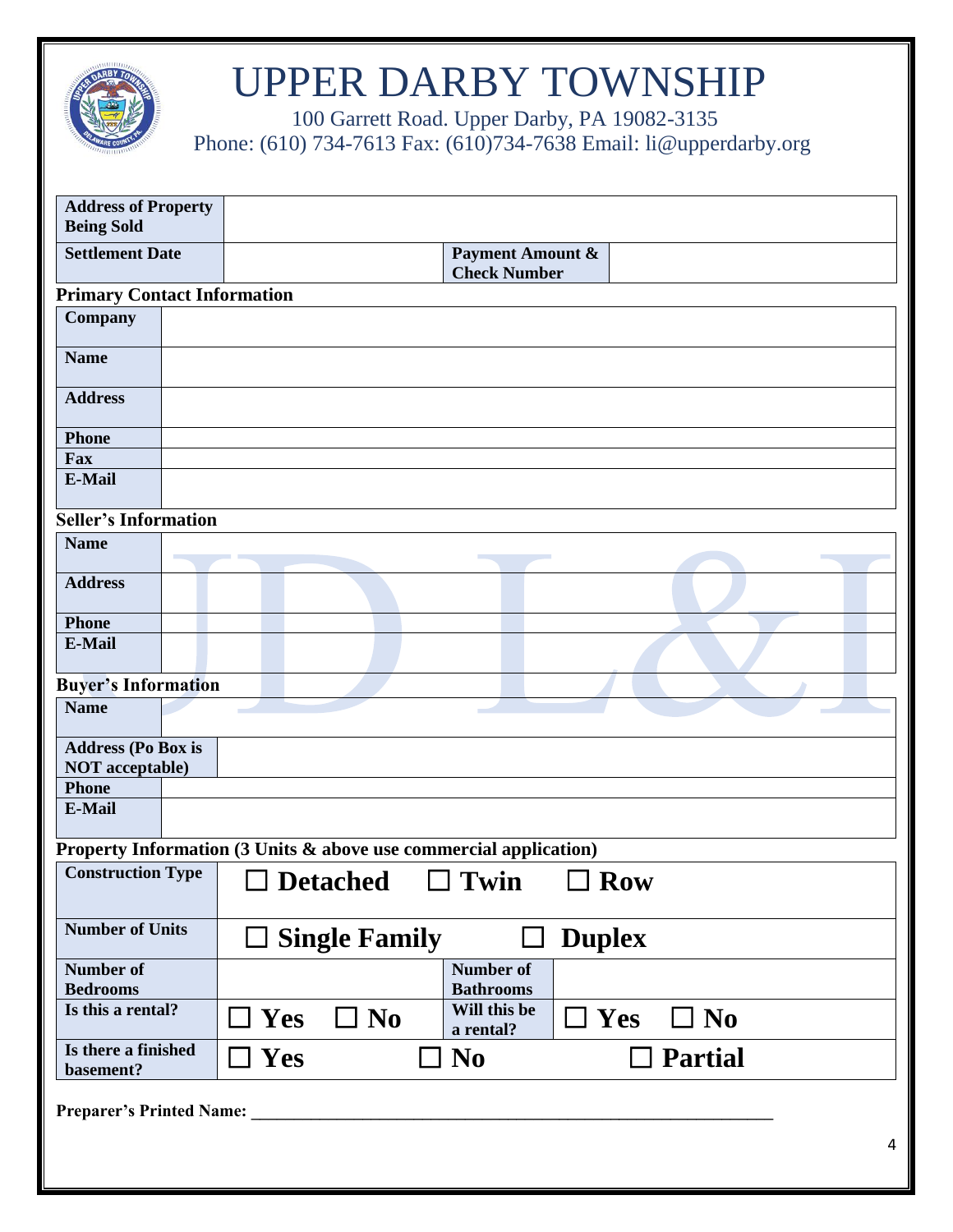| <b>UPPER DARBY TOWNSHIP</b><br>100 Garrett Road. Upper Darby, PA 19082-3135<br>Phone: (610) 734-7613 Fax: (610) 734-7638 Email: li@upperdarby.org                                                                                                                                                                                                                                                                                                                                                                                                                                                                                                                                                                                                                                                                                                                                                                     |                                                                                                                                                                                                                                                                                                                                                                                                                          |
|-----------------------------------------------------------------------------------------------------------------------------------------------------------------------------------------------------------------------------------------------------------------------------------------------------------------------------------------------------------------------------------------------------------------------------------------------------------------------------------------------------------------------------------------------------------------------------------------------------------------------------------------------------------------------------------------------------------------------------------------------------------------------------------------------------------------------------------------------------------------------------------------------------------------------|--------------------------------------------------------------------------------------------------------------------------------------------------------------------------------------------------------------------------------------------------------------------------------------------------------------------------------------------------------------------------------------------------------------------------|
|                                                                                                                                                                                                                                                                                                                                                                                                                                                                                                                                                                                                                                                                                                                                                                                                                                                                                                                       | Date: $\frac{1}{\sqrt{1-\frac{1}{2}}}\frac{1}{\sqrt{1-\frac{1}{2}}}\frac{1}{\sqrt{1-\frac{1}{2}}}\frac{1}{\sqrt{1-\frac{1}{2}}}\frac{1}{\sqrt{1-\frac{1}{2}}}\frac{1}{\sqrt{1-\frac{1}{2}}}\frac{1}{\sqrt{1-\frac{1}{2}}}\frac{1}{\sqrt{1-\frac{1}{2}}}\frac{1}{\sqrt{1-\frac{1}{2}}}\frac{1}{\sqrt{1-\frac{1}{2}}}\frac{1}{\sqrt{1-\frac{1}{2}}}\frac{1}{\sqrt{1-\frac{1}{2}}}\frac{1}{\sqrt{1-\frac{1}{2}}}\frac{1}{\$ |
| AFFIDAVIT OF THE PRESENCE OF WORKING:<br><b>CARBON MONOXIDE ALARM</b><br>$\bullet$<br><b>SMOKE ALARMS</b><br>$\bullet$<br><b>VISIBLE HOUSE NUMBERS</b><br>$\bullet$<br>MECHANICAL SYSTEMS<br>$\bullet$<br>Commonwealth of Pennsylvania<br>County of Delaware<br>Township of Upper Darby                                                                                                                                                                                                                                                                                                                                                                                                                                                                                                                                                                                                                               | THIS PAGE MUST BE COMPLETED BY THE<br><b>SELLER OR AUTHORIZED AGENT &amp;</b><br><b>NOTARIZED</b>                                                                                                                                                                                                                                                                                                                        |
| <b>Address</b>                                                                                                                                                                                                                                                                                                                                                                                                                                                                                                                                                                                                                                                                                                                                                                                                                                                                                                        |                                                                                                                                                                                                                                                                                                                                                                                                                          |
| The undersigned, https://www.com/martial.com/martial.com/martial.com/martial.com/martial.com/martial.com/martial.com/martial.com/martial.com/martial.com/martial.com/martial.com/martial.com/martial.com/martial.com/martial.c<br>1. I am the owner, or authorized representative of the owner, for the above listed property.<br>That a working ANSI/UL2034 or 2075 carbon monoxide alarm will be located within the vicinity of bedrooms.<br>2.<br>That I will provide a working smoke alarm in each individual bedroom and on each floor.<br>3.<br>That I will provide house numbers a minimum of 3" in height on the front of the structure, and the rear of any<br>4.<br>structure with a common area, between 5-10' in height and placed in a manner that makes them visible from the<br>curb line.<br>I declare to the best of my knowledge and belief, the information herein is true, correct, and complete. |                                                                                                                                                                                                                                                                                                                                                                                                                          |
| Executed this $\_\_\_\_$ day of $\_\_\_\_\_\_\_$ . 20                                                                                                                                                                                                                                                                                                                                                                                                                                                                                                                                                                                                                                                                                                                                                                                                                                                                 |                                                                                                                                                                                                                                                                                                                                                                                                                          |
| Signature Signature<br><b>Notary Acknowledgement</b>                                                                                                                                                                                                                                                                                                                                                                                                                                                                                                                                                                                                                                                                                                                                                                                                                                                                  |                                                                                                                                                                                                                                                                                                                                                                                                                          |
| Commonwealth of Pennsylvania, Court of __________________________________, ss:                                                                                                                                                                                                                                                                                                                                                                                                                                                                                                                                                                                                                                                                                                                                                                                                                                        |                                                                                                                                                                                                                                                                                                                                                                                                                          |
|                                                                                                                                                                                                                                                                                                                                                                                                                                                                                                                                                                                                                                                                                                                                                                                                                                                                                                                       | <b>Notary Public</b>                                                                                                                                                                                                                                                                                                                                                                                                     |
|                                                                                                                                                                                                                                                                                                                                                                                                                                                                                                                                                                                                                                                                                                                                                                                                                                                                                                                       | 5                                                                                                                                                                                                                                                                                                                                                                                                                        |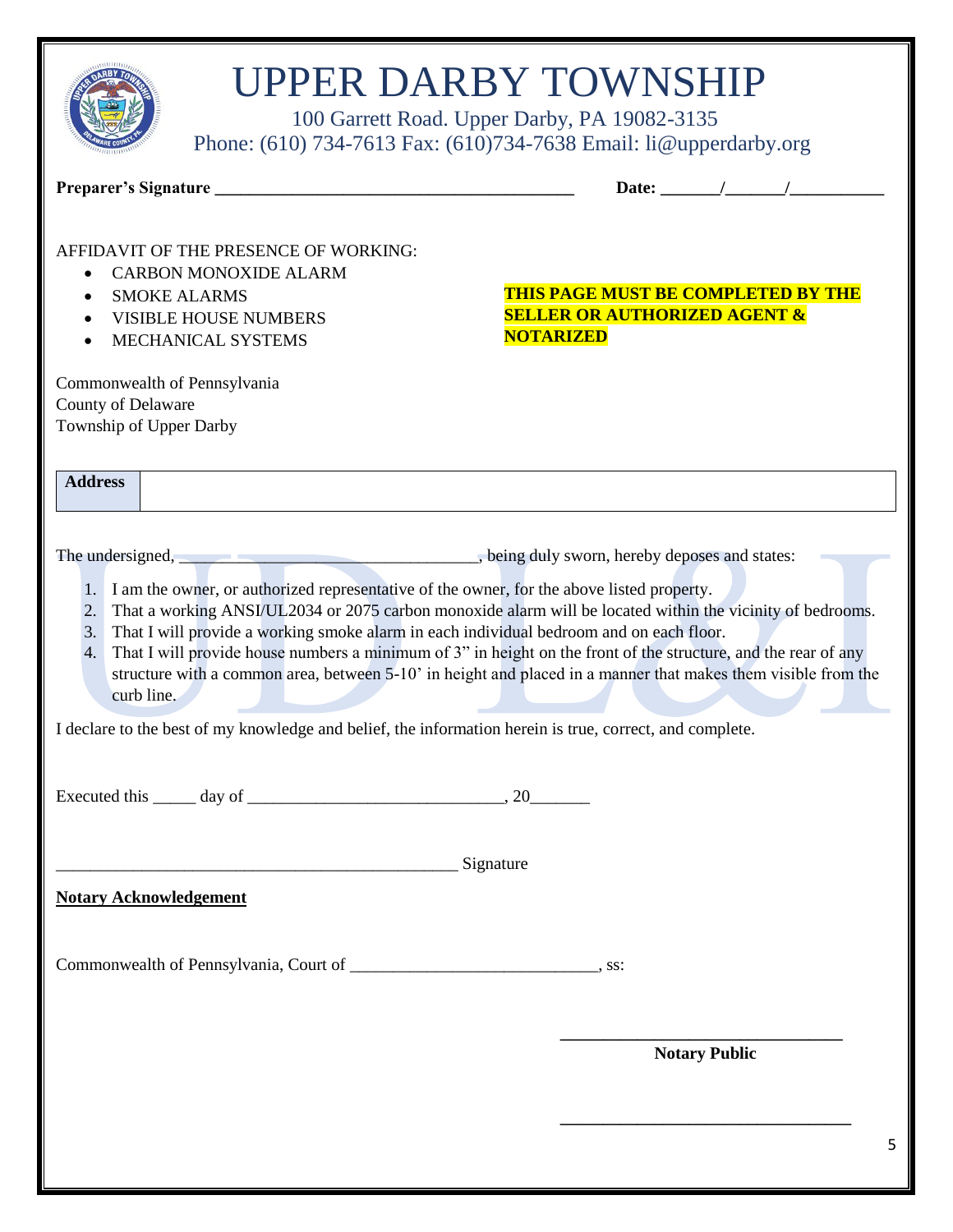

 100 Garrett Road. Upper Darby, PA 19082-3135 Phone: (610) 734-7613 Fax: (610)734-7638 Email: li@upperdarby.org

**Title (and rank) My commission expires**

Date of sewer lateral camera inspection: \_\_\_\_ /\_\_\_\_/ \_\_\_\_\_\_\_\_\_\_ *Return completed form to Upper Darby Township L&I* 

| PLUMBING COMPANY INFO |        | PROPERTY INFORMATION                                  |        |
|-----------------------|--------|-------------------------------------------------------|--------|
| Name of Company       |        | <b>Property Owner</b>                                 |        |
| Address               |        | Address                                               |        |
| City:                 | State: | City:                                                 | State: |
| Phone #:              |        | Phone#:                                               |        |
| PA Cont Lic #:        |        | This sewer lateral inspection failed if you answered: |        |
| Master Plumber #:     |        | Yes to line items A, B, C, D, & E                     |        |
| NASSCO Cert#:         |        | No to line item F                                     |        |

|                | <b>Sewer Lateral Inspection Report</b><br>Form must be completed $\&$ signed by the tech performing the | <b>WORK</b><br><b>PERFORMED</b> |   |  |  |
|----------------|---------------------------------------------------------------------------------------------------------|---------------------------------|---|--|--|
|                | inspection                                                                                              | YES/NO                          |   |  |  |
| A.             | Are any sump pumps connected to the sewer?                                                              |                                 | N |  |  |
|                |                                                                                                         |                                 |   |  |  |
| B.             | Does the sewer line have breaks, cracks, or separated joints?                                           | Y                               | N |  |  |
| $\mathbf{C}$ . | Are there any roots in the sewer line?                                                                  | Y                               | N |  |  |
|                | If yes, was cable run to clear?                                                                         |                                 |   |  |  |
| D.             | Is there evidence of $I&I$ (Inflow $&I$ Infiltration)                                                   | Y                               | N |  |  |
|                | If yes, explain                                                                                         |                                 |   |  |  |
| E.             | Was the inspection recorded?                                                                            | Y                               | N |  |  |
| F.             | Does the sewer lateral function as designed?                                                            | Y                               | N |  |  |
|                | <b>License Plumber's Signature:</b><br>$\mathcal{L} = \mathcal{L}$<br>Date:                             |                                 |   |  |  |
|                | Date: $\sqrt{1-\frac{1}{2}}$                                                                            |                                 |   |  |  |
|                | (Buyer's signature required for failed sewer lateral inspections only)                                  |                                 |   |  |  |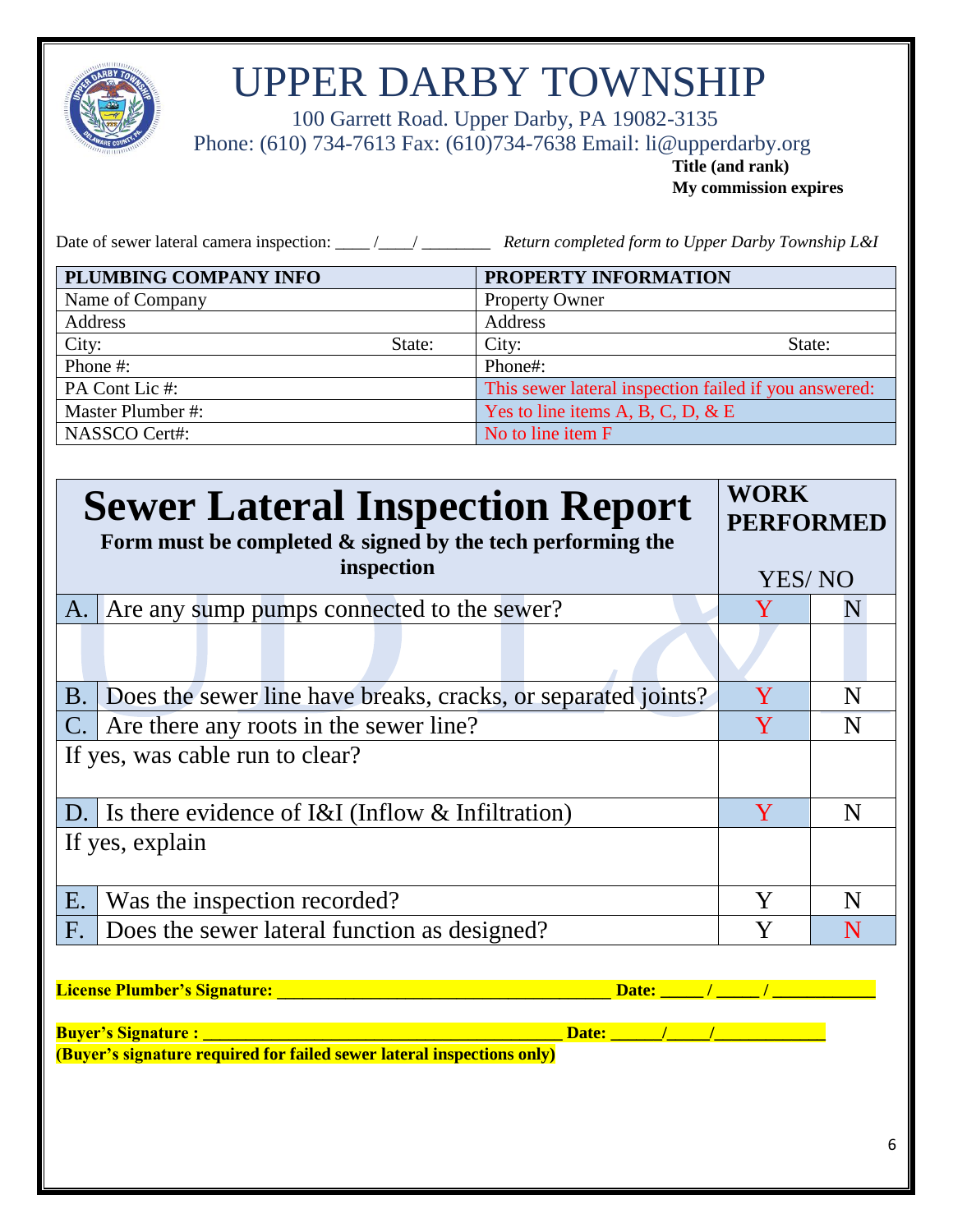|                                                                                                                                                                                                                  |                                                                                                                                                            |  | <b>UPPER DARBY TOWNSHIP</b><br>Phone: (610) 734-7613 Fax: (610) 734-7638 Email: li@upperdarby.org |            |  | 100 Garrett Road. Upper Darby, PA 19082-3135 |                        |             |  |                      |  |   |
|------------------------------------------------------------------------------------------------------------------------------------------------------------------------------------------------------------------|------------------------------------------------------------------------------------------------------------------------------------------------------------|--|---------------------------------------------------------------------------------------------------|------------|--|----------------------------------------------|------------------------|-------------|--|----------------------|--|---|
|                                                                                                                                                                                                                  |                                                                                                                                                            |  |                                                                                                   |            |  | <b>Buyers Information Form</b>               |                        |             |  |                      |  |   |
|                                                                                                                                                                                                                  | <u>THIS PAGE MUST BE COMPLETED BY THE BUYER OR AUTHORIZED AGENT &amp; NOTARIZED</u>                                                                        |  |                                                                                                   |            |  |                                              |                        |             |  |                      |  |   |
| If the buyer is an entity, the name and street address of the officer(s) of the entity is required. PO Boxes<br>$\bullet$<br>are not acceptable.<br>The following information must be kept current.<br>$\bullet$ |                                                                                                                                                            |  |                                                                                                   |            |  |                                              |                        |             |  |                      |  |   |
|                                                                                                                                                                                                                  | Is the buyer an entity?                                                                                                                                    |  |                                                                                                   | <b>YES</b> |  |                                              | N <sub>O</sub>         |             |  |                      |  |   |
| <b>Entity Name</b>                                                                                                                                                                                               |                                                                                                                                                            |  |                                                                                                   |            |  |                                              |                        |             |  |                      |  |   |
|                                                                                                                                                                                                                  | Person's / Officer(s) Name                                                                                                                                 |  |                                                                                                   |            |  |                                              |                        |             |  |                      |  |   |
|                                                                                                                                                                                                                  | <b>Street Address (Po box not acceptable)</b>                                                                                                              |  |                                                                                                   |            |  |                                              |                        |             |  |                      |  |   |
| <b>City</b>                                                                                                                                                                                                      | <b>Phone Number</b>                                                                                                                                        |  |                                                                                                   |            |  |                                              |                        | State & Zip |  |                      |  |   |
|                                                                                                                                                                                                                  | <b>Email Address</b>                                                                                                                                       |  |                                                                                                   |            |  |                                              |                        |             |  |                      |  |   |
|                                                                                                                                                                                                                  |                                                                                                                                                            |  |                                                                                                   |            |  |                                              |                        |             |  |                      |  |   |
|                                                                                                                                                                                                                  | <b>Address of Property being purchased</b>                                                                                                                 |  |                                                                                                   |            |  |                                              |                        |             |  |                      |  |   |
| <b>City</b>                                                                                                                                                                                                      |                                                                                                                                                            |  |                                                                                                   |            |  |                                              | <b>State &amp; Zip</b> |             |  |                      |  |   |
|                                                                                                                                                                                                                  | I declare to the best of my knowledge and belief, the information herein is true, correct, and complete.<br>Executed this $\_\_\_$ day of $\_\_\_\_\_\_\_$ |  |                                                                                                   |            |  |                                              |                        |             |  |                      |  |   |
|                                                                                                                                                                                                                  | Signature Signature                                                                                                                                        |  |                                                                                                   |            |  |                                              |                        |             |  |                      |  |   |
|                                                                                                                                                                                                                  | <b>Notary Acknowledgement</b>                                                                                                                              |  |                                                                                                   |            |  |                                              |                        |             |  |                      |  |   |
|                                                                                                                                                                                                                  |                                                                                                                                                            |  |                                                                                                   |            |  |                                              |                        |             |  |                      |  |   |
|                                                                                                                                                                                                                  |                                                                                                                                                            |  |                                                                                                   |            |  |                                              |                        |             |  | <b>Notary Public</b> |  | 7 |
|                                                                                                                                                                                                                  |                                                                                                                                                            |  |                                                                                                   |            |  |                                              |                        |             |  |                      |  |   |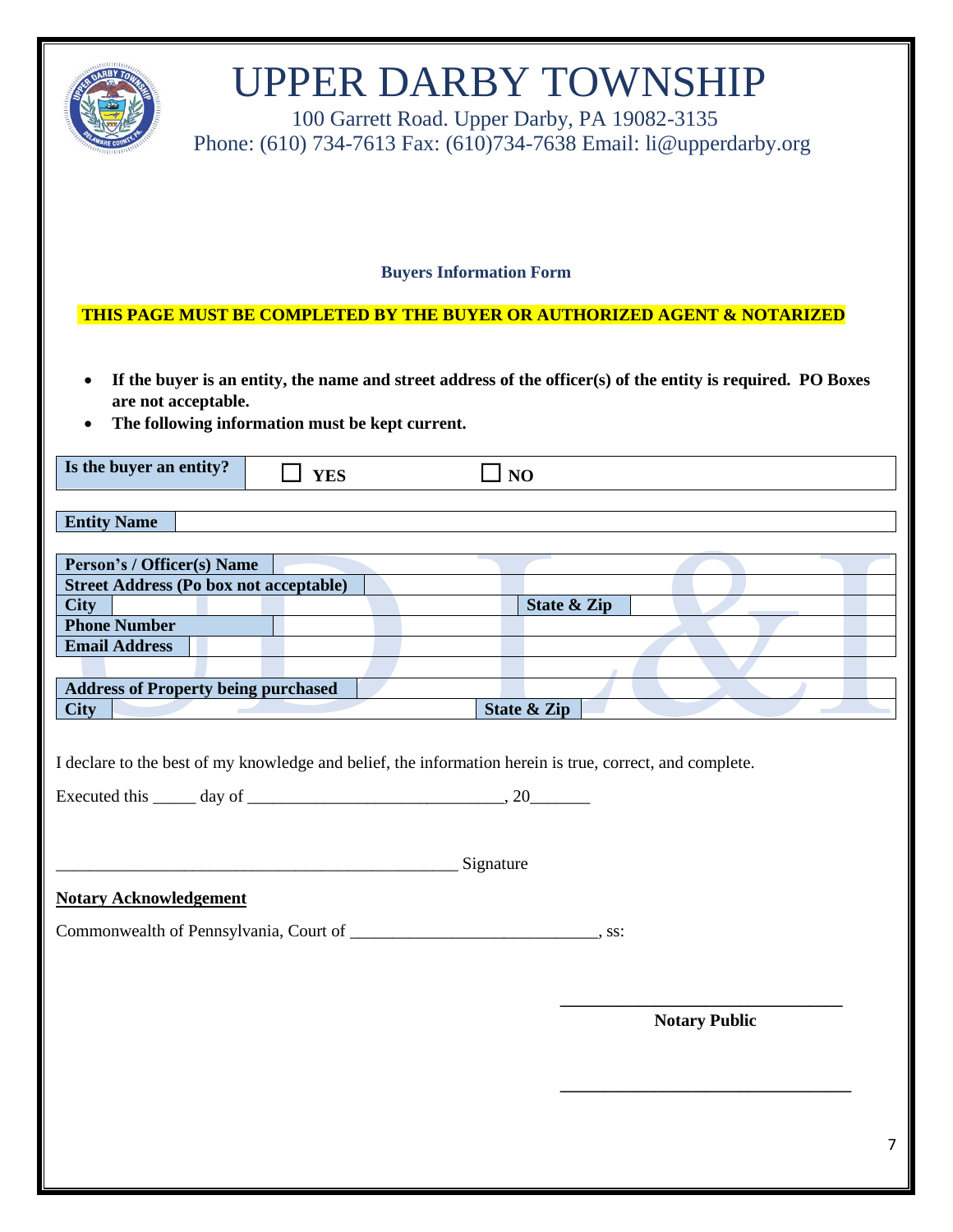

 100 Garrett Road. Upper Darby, PA 19082-3135 Phone: (610) 734-7613 Fax: (610)734-7638 Email: li@upperdarby.org

**Title (and rank) My commission expires**

### **Sanitary Sewer System Diagram**



- **Sump pumps or foundation drains are prohibited from draining into the sewer system.**
- **Roof downspouts are prohibited from draining into the sewer system.**
- **Repair cracks, holes, separated, or offset joints to prevent infiltration of ground water into the sewer system.**
- **Remove root intrusions. They will clog the sewer lateral**
- **Sewer cleanouts must be capped to prevent storm water intrusion into the sewer system.**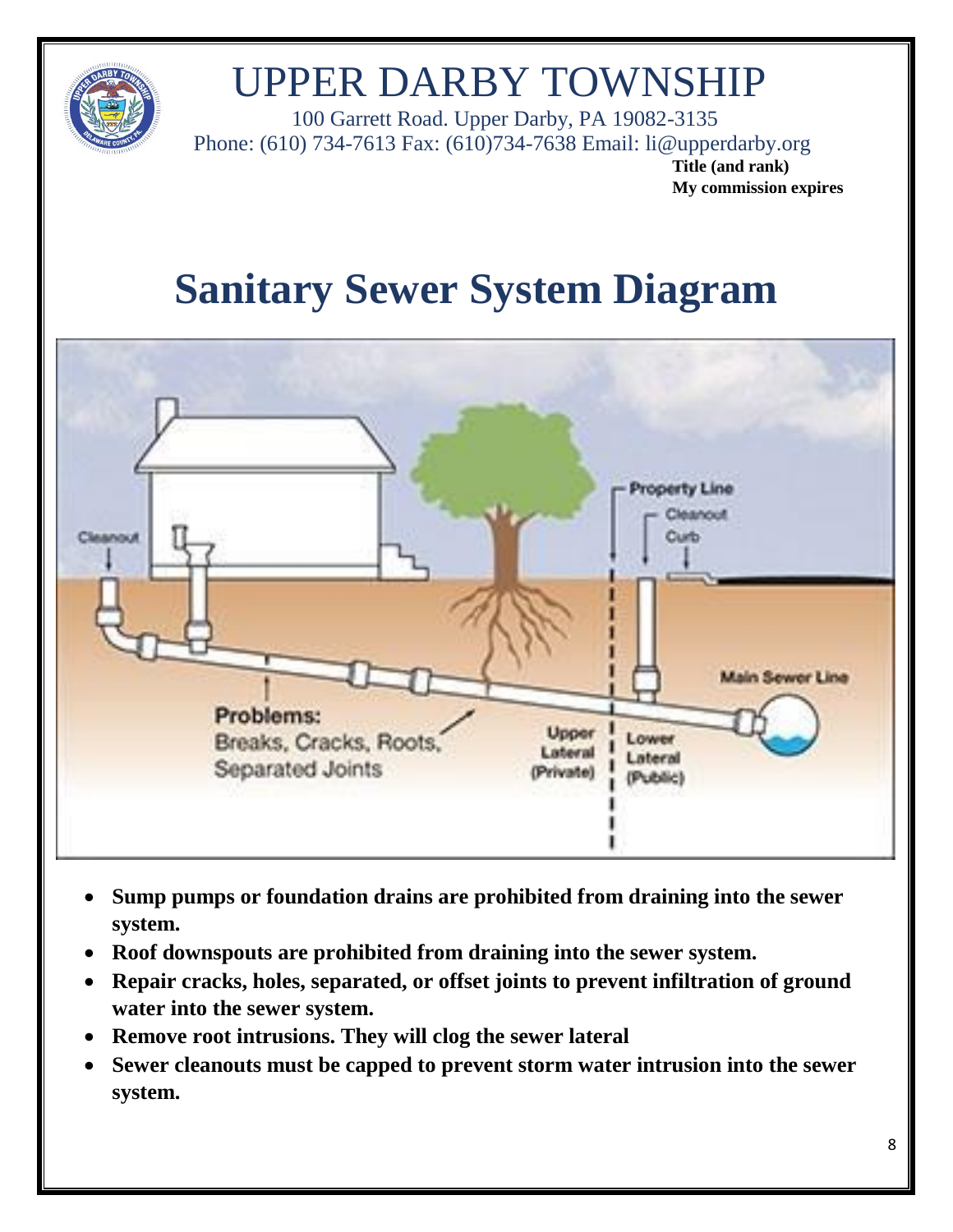

 100 Garrett Road. Upper Darby, PA 19082-3135 Phone: (610) 734-7613 Fax: (610)734-7638 Email: li@upperdarby.org

#### RENTAL & RESALE CHECKLIST

It is advised the seller review these property maintenance items prior to selling their property.

#### EXTERIOR

- No apparent damage to roofing
- Exterior walls and fascia must be in good condition
- Electrical service must not be frayed.
- Driveway & Parking spaces must be paved in concrete or macadam in good condition, including the common driveway, if applicable.
- All sidewalks, curbs, & aprons must be in good condition. Sewer caps need to be in good condition.
- Grass, bushes, & trees must be maintained.
- All trash & debris removed from property.
- Gutters & downspout must be clear, functioning, & irrigate away from the property.
- House numbers at front (4 inches)
- House numbers at the rear if the property is a row home or has a rear driveway (4inches).
- Sewer lateral Inspection Form must be completed by a licensed plumber (See Ordinance 3070).

#### SEE THE NEXT PAGE FOR INTERIOR REQUIREMENTS